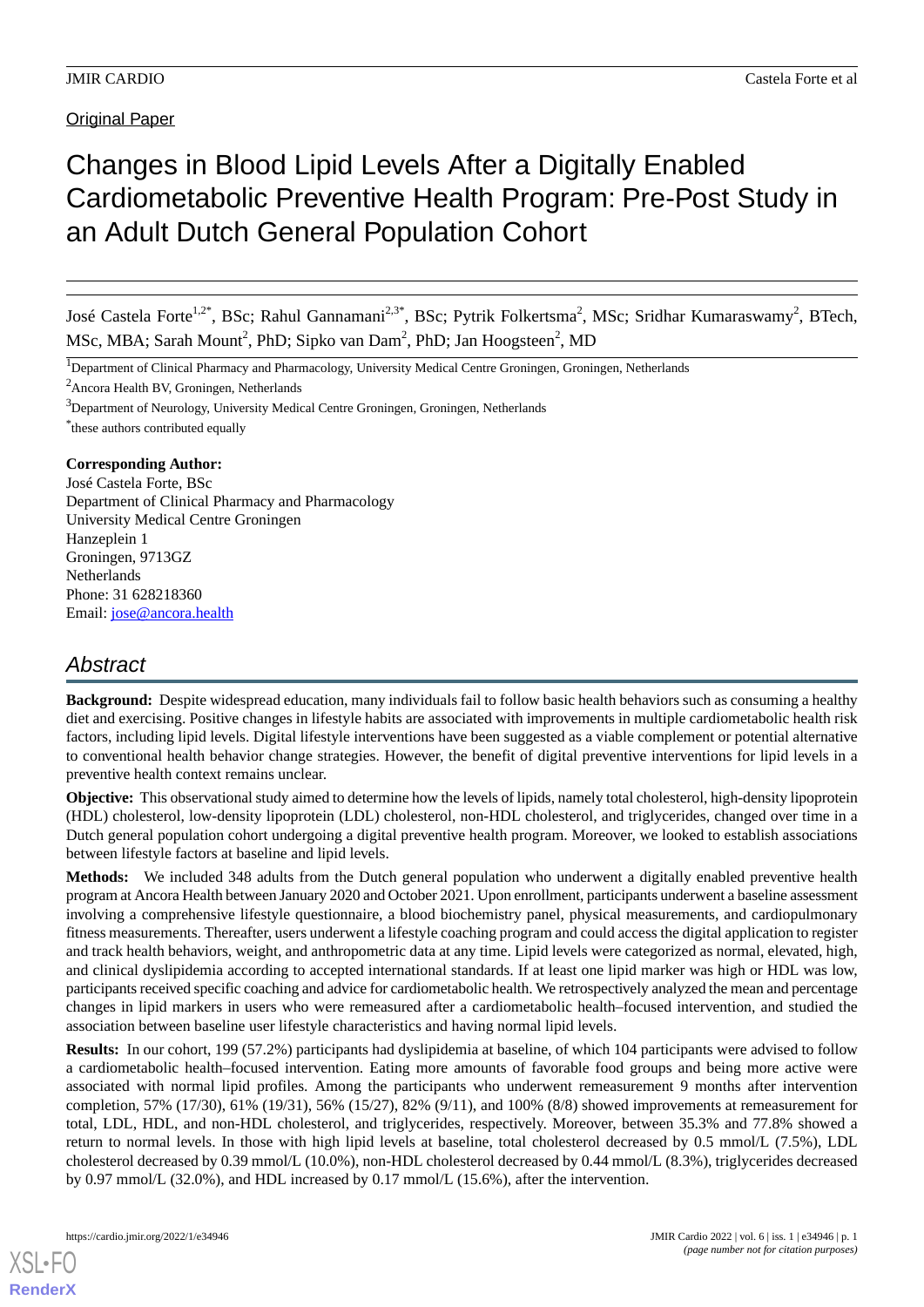**Conclusions:** A cardiometabolic screening program in a general population cohort identified a significant portion of individuals with subclinical and clinical lipid levels. Individuals who, after screening, actively engaged in a cardiometabolic health–focused lifestyle program improved their lipid levels.

(JMIR Cardio 2022;6(1):e34946) doi: [10.2196/34946](http://dx.doi.org/10.2196/34946)

### **KEYWORDS**

cholesterol; lifestyle intervention; prevention; hypercholesterolemia; digital health

# *Introduction*

The morbidity and mortality burden associated with cardiovascular disease (CVD) continues to increase globally [[1\]](#page-9-0). With prevalent cases of CVD having nearly doubled since 1990 to almost 523 million cases worldwide, it is now the leading cause of global mortality and a major contributor to disability [[1\]](#page-9-0). The etiology of CVD is multifold, including genetic predisposition, socioeconomic and environmental factors, and lifestyle [\[2](#page-9-1)]. In fact, approximately 50% of CVD risk is attributable to modifiable lifestyle factors, such as an unhealthy diet, lack of physical activity, and smoking, which subsequently lead to metabolic imbalances and overweight or obesity  $[1-3]$  $[1-3]$  $[1-3]$ .

Dyslipidemia, defined as elevated levels of total cholesterol, low-density lipoprotein (LDL) cholesterol, or triglycerides, or low levels of high-density lipoprotein (HDL) cholesterol, is a major risk factor for CVD [[4\]](#page-9-3). As with other CVD risk factors, genetic risk plays a role in the development of dyslipidemia, such as in familial hypercholesterolemia; however, the majority of cases are due to unhealthy lifestyle behaviors [\[5](#page-9-4),[6\]](#page-9-5). As such, lifestyle interventions are central to dyslipidemia prevention and are recommended for all patients before pharmacotherapy is prescribed, and even after pharmacotherapy initiation [[5\]](#page-9-4). Lifestyle changes that have been shown to be beneficial for dyslipidemia are simple and well-known to the general public, such as following a diet emphasizing the intake of vegetables, fruits, legumes, and whole grains, and minimizing the intake of processed meats, refined carbohydrates, and sweetened beverages, as well as doing sufficient daily low-intensity activity [[7](#page-9-6)[-9](#page-9-7)]. Although most national and international guidelines consider both healthy lifestyle behaviors and preventive medication as cornerstones of CVD primary and secondary prevention, there is a lack of effective strategies promoting risk reduction through these lifestyle factors [[9,](#page-9-7)[10](#page-9-8)]. This is because primary care providers often struggle to implement advice and referral structures for lifestyle promotion and individuals fail to successfully change and maintain favorable health behaviors that modify these risk factors [\[11](#page-9-9)-[13\]](#page-9-10). The reasons for the latter vary greatly from limiting social constructs, such as work hours, family duties, and socioeconomic factors, to personal factors, such as low self-efficacy, motivation, and lack of perceived benefit [[14](#page-10-0)[,15](#page-10-1)].

A growing number of digital application–based programs that can support individuals in addressing these challenges are being developed and are both publicly and commercially available [[16](#page-10-2)[,17](#page-10-3)]. Previous studies have demonstrated the benefits of digital applications for improving medication adherence and reducing cardiovascular risk in patients at higher cardiovascular

 $XS$  • FO **[RenderX](http://www.renderx.com/)** risk and in patients living with CVD [[18-](#page-10-4)[20](#page-10-5)]. Therefore, these applications can broaden access to prevention strategies and care outside of traditional care [[20\]](#page-10-5). Yet, there is scarce robust data on the effectiveness of such applications for modulating lifestyle-related risk factors, such as lipid profiles, and few, if any, studies have demonstrated the effects of a digitally enabled lifestyle intervention in a presumably healthy general population cohort [\[21](#page-10-6),[22\]](#page-10-7).

The Ancora Health platform is a digital application that supports a preventive health screening and lifestyle coaching intervention. Individuals undergo a health assessment, and receive a Personal Health Passport (PHP) with their data and the outline of the intervention. Then, they go through a 16-week coaching program, initiated with a 30-minute video consultation by a medical doctor. This initiation session consists of counselling on health insights (risks in aspects of physical and mental health); recommendation of targeted lifestyle medicine actions (which can also be tracked by individuals in their PHP); and getting a buy-in to undertake these actions for the following period. Coaching is primarily digital, one-on-one, chat-based digital coaching (optional audio/video call alongside this) from either a lifestyle coach, personal trainer, dietitian, or psychologist. This is complemented by weekly progress reports with feedback. Through this approach, participants are provided peer-support and motivation, are coached on how to acquire and maintain healthy habits, learn how to overcome barriers encountered during behavior change, and receive tips/tricks on how to implement new behaviors into daily practice.

In this study, we assessed the prevalence of dyslipidemia in a Dutch general population cohort undergoing health screening, and measured the effect of the subsequent digitally enabled lifestyle program on participants'lipid profiles in the first cohort of individuals undergoing this program.

# *Methods*

### **Study Sample**

As of October 2021, more than 500 users had enrolled in an Ancora Health Lifestyle program, with many getting their lipid markers (total cholesterol, HDL cholesterol, LDL cholesterol, non-HDL cholesterol, total/HDL cholesterol ratio, and triglycerides) measured through venipuncture. Of those, 100 users also came for a remeasurement after concluding the program. We excluded participants whose first or second measurement was done using a point-of-care device. Our final sample size was 348 participants who had their blood lipid levels determined via venipuncture at both timepoints. An overview of the study flow is given in [Figure 1](#page-2-0).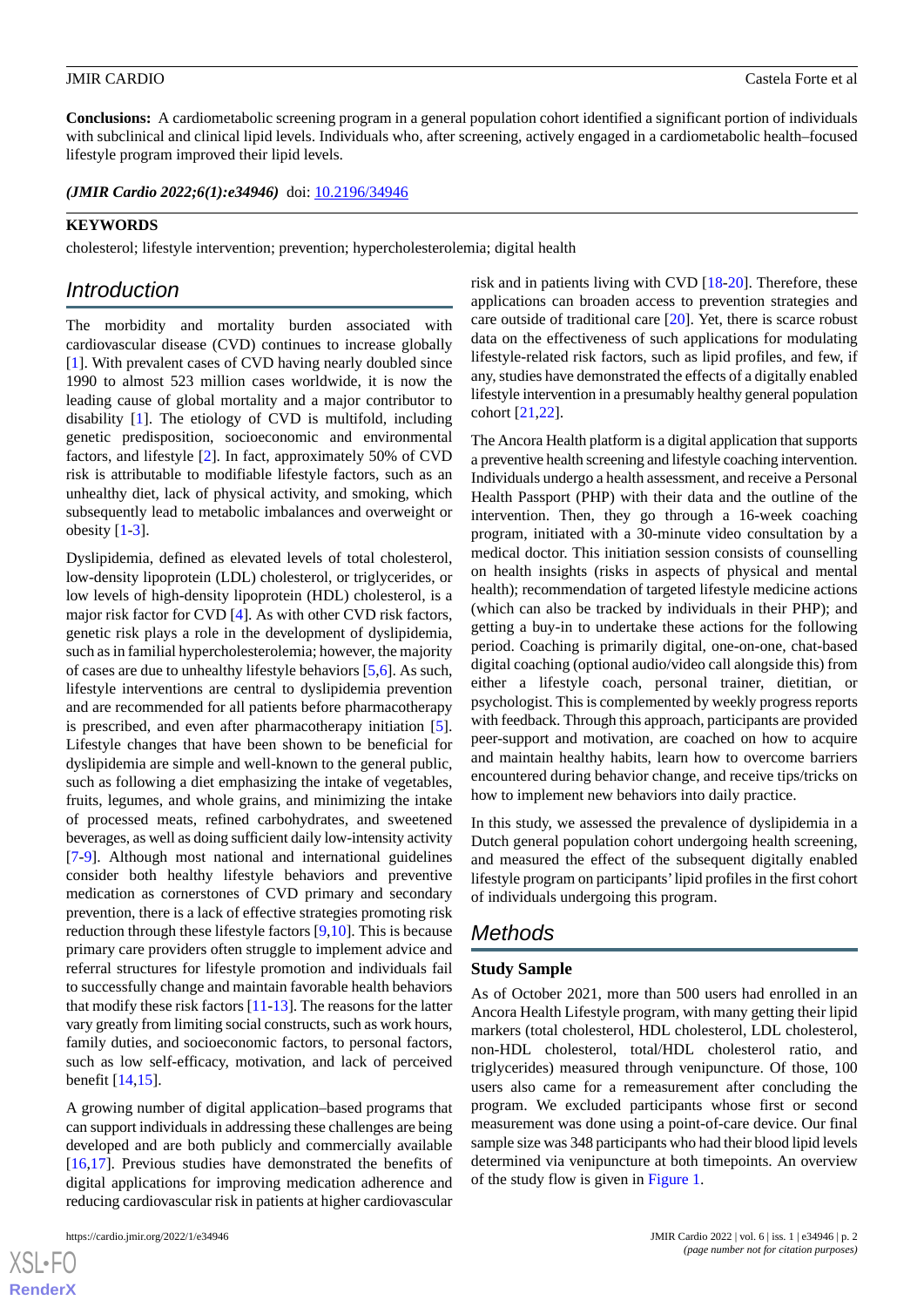<span id="page-2-0"></span>Figure 1. Overview of the study flow, including sample size at each stage. Changes in lipid values presented in the results are derived from the cardiometabolic remeasurement group (N=25).



### **The Platform**

The Ancora Health PHP is a certified Class I medical device that presents individuals their current health status and possible future health risks based on a broad assessment of body, mind, and lifestyle. Participants undergo a physical intake, where blood biomarkers, including cardiometabolic markers, physical measurements, and cardiopulmonary fitness measurements are assessed. Additionally, individuals provide diet- and activity-related information through a Health and Lifestyle Questionnaire, as well as previous medical and family history. The PHP uses these inputs to stratify individual risk, placing individuals on a gradient between health (no elevated risk based on the absence of measurable risk factors) and disease (beyond clinical threshold based on clinical guidelines). Based on this stratification, participants are provided lifestyle coaching on nutrition, physical activity, and other health behaviors. The goal of the program is to create lasting behavior change through motivation, education, and personalized recommendations, to modulate the identified modifiable risk factors.

The Ancora Health application is available in The Netherlands directly to the consumer, and through selected health plans and employers.

### **Measurements at Intake, During the Program, and After the Program**

Upon enrollment to the program, participants underwent a baseline assessment involving a comprehensive lifestyle questionnaire, a blood biochemistry panel, physical measurements, and cardiopulmonary fitness measurements. After the baseline assessment, users could access the digital web application to register and track their health behaviors, and

[XSL](http://www.w3.org/Style/XSL)•FO **[RenderX](http://www.renderx.com/)**

modify weight and anthropometrics data at any time during the intervention. At follow-up after the intervention, the subset of blood biochemistry parameters found to be abnormal at baseline, and the lifestyle questionnaire and physical measurements, with or without cardiopulmonary fitness assessment, were remeasured.

We defined the following prespecified cutoffs for all lipid markers: normal, elevated, high, and clinical threshold for dyslipidemia, which, if crossed, would result in advice to discuss the findings with a care practitioner. For total cholesterol, the thresholds for "normal," "elevated," "high," and "clinical dyslipidemia" were <5.1 mmol/L, 5.1-6.2 mmol/L, 6.2-8.0 mmol/L, and  $\geq 8$  mmol/L (the clinical threshold leading to referral), respectively; for LDL cholesterol, the same thresholds were <3.0 mmol/L, 3.0-4.1 mmol/L, 4.1-4.9 mmol/L, and ≥4.9 mmol/L, respectively; and for triglycerides, the same thresholds were <1.8 mmol/L, 1.8-2.3 mmol/L, 2.3-5.6 mmol/L, and ≥5.6 mmol/L, respectively [[23,](#page-10-8)[24\]](#page-10-9). For HDL cholesterol, levels <1 mmol/L were considered low, those between 1 and 1.2 mmol/L were considered suboptimal, those between 1.2 and 2.3 mmol/L were considered normal, and those above 2.3 mmol/L were considered elevated [\[25](#page-10-10)]. The same thresholds were applied to the remeasured values at follow-up. Not all individuals with dyslipidemia followed a cardiometabolic health–focused intervention. Only individuals in whom at least one marker was high or HDL cholesterol was low received specific coaching and advice. For instance, individuals with low HDL cholesterol received advice to consume more healthy fats (ie, fatty fish, nuts and seeds, and avocado, depending on their dietary restrictions), while individuals who needed to reduce total or LDL cholesterol were advised to consume more fiber-rich foods and limit saturated and transsaturated fats, and were coached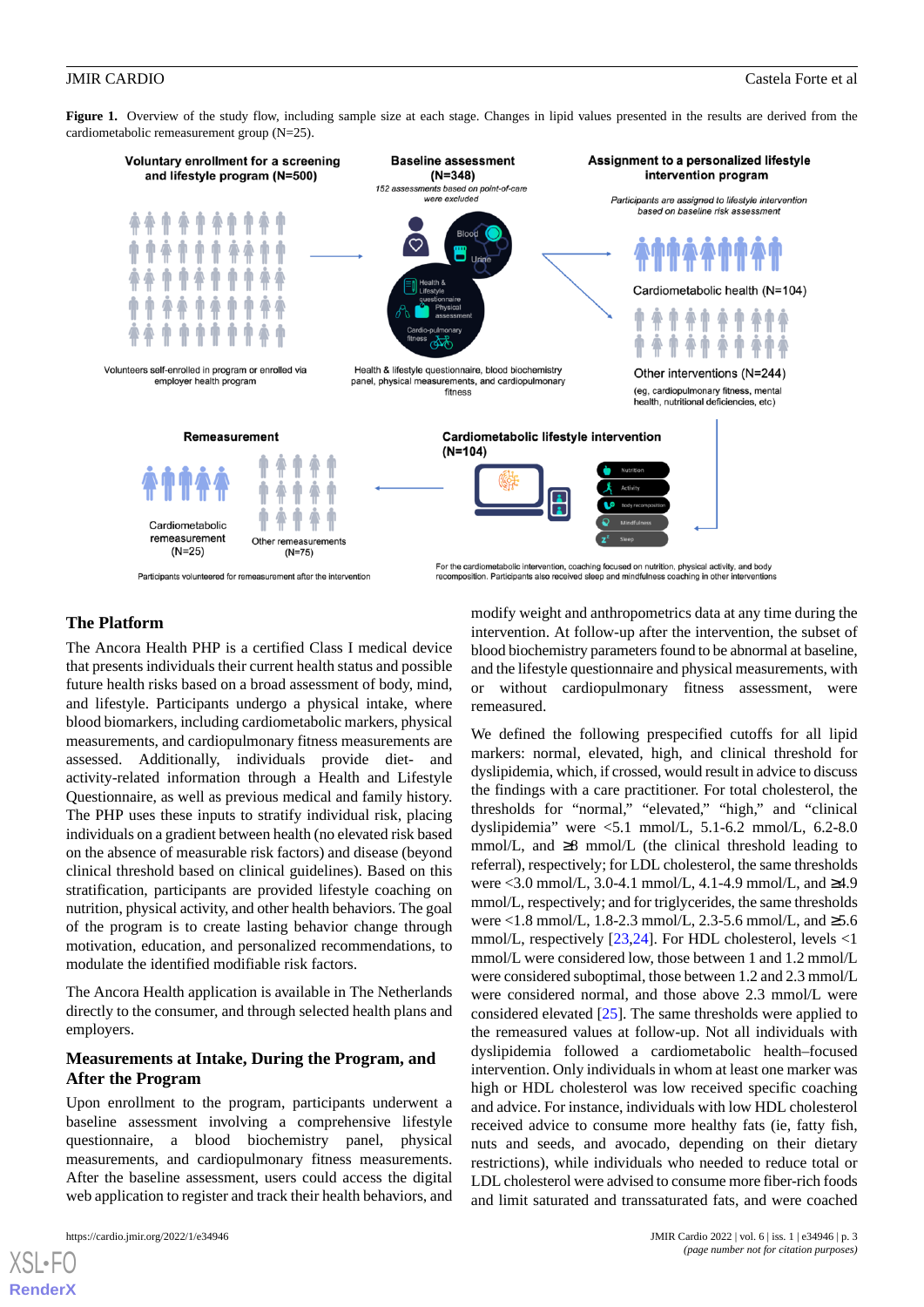specifically on how to implement and maintain these nutritional habits. Others with normal or only elevated lipid levels underwent an intervention with coaching on a variety of other aspects, from mental health to endurance training. In these cases, no specific cardiometabolic advice was given unless proactively requested by the participant.

Changes in lipid markers from baseline were calculated by subtracting the first reported values from the end values, and the percentage change was calculated by dividing the observed change by the baseline value. We also examined values of the cholesterol ratio (total/HDL cholesterol), with a threshold of ≥5 considered elevated [\[26](#page-10-11)]. BMI was calculated at baseline and remeasurement as weight in kilograms divided by height in meters squared  $\frac{\text{kg}}{m^2}$ ).

### **Dietary Assessment**

Food group consumption was assessed by means of web-based weekly dietary questionnaires, filled in upon enrollment in the program and at remeasurement. Thresholds for unusually low or high portion sizes were defined a priori per food group based on the Dutch Nutritional Guidelines, with the number of portions per week being entered as multiple choice, to minimize incorrect entries. Changes in food group consumption were calculated as the difference between baseline and remeasured self-reported consumption. Participants were assigned a classification between insufficient and excessive consumption for food groups seen as favorable or neutral for improving lipid profiles (pulses and beans, fatty fish, dark chocolate, coffee or tea, low fat dairy, whole grain foods, fruit, leafy greens, herbs, nuts and seeds, poultry, unsaturated fats and oils, meat substitutes, shellfish, soy products, and lean fish) and food groups unfavorable to lipid profiles (eggs, full-fat dairy, red meat, processed meat, sweetened beverages, refined grains, saturated fats and oils, sweets, and fast food) based on national guidelines and the literature [\[27](#page-10-12),[28\]](#page-10-13).

### **Statistical Analysis**

Descriptive statistics were calculated to characterize the population at baseline, in terms of demographics and lipid markers. Additional analyses were conducted in the group of patients who had elevated or high lipid levels at baseline and subsequently underwent remeasurement. In this group, we calculated the mean start value, mean end value, and mean

absolute and percentage changes of total cholesterol, total/HDL cholesterol ratio, HDL cholesterol, LDL cholesterol, and triglycerides. All categorical variables were reported as percentage (%) and continuous variables were reported as mean and SD. For differences in categorical variables, the chi-square test was used, and the analysis of variance test was used for continuous variables. We considered a  $P$  value  $\lt$ .05 as statistically significant for differences in biomarkers. All data analyses were performed using R software v4.0.3 (The R Project for Statistical Computing). We also computed the percentage of participants by category of change in lipid parameters from baseline to after the intervention period, from clinical threshold values to normal values. The Pearson linear correlation factor, R, was used to assess the linear associations of baseline food group consumption, physical activity (self-reported low/moderate and high-intensity physical activity, as well as strength training), and type of occupational activity (sedentary or active in different extents) with cholesterol levels. *P* values for the associations of dietary factors and other lifestyle factors with lipid levels were adjusted for multiple comparisons.

### **Ethics Statement**

The study was declared exempt from institutional review board approval through a waiver issued by the Medical Ethical Committee of the University Medical Centre Groningen (waiver number: METC#2021/488). All analyses were performed in accordance with relevant guidelines and regulations.

# *Results*

### **Baseline Characteristics**

Baseline characteristics of the total study sample are shown in [Table 1](#page-4-0). We found that 199 participants (57.2%) had dyslipidemia at baseline, of which 39 (19.6%) crossed the clinical threshold. Additionally, 104 of the 199 had at least one high lipid marker or low HDL, and were therefore advised to follow a cardiometabolic health–focused intervention. Nine to 10 months after completion of the intervention, 100 participants underwent a remeasurement, of which 25 had partaken in the cardiometabolic health–focused intervention. Participants from this cardiometabolic subgroup were older, had higher lipid levels, and had higher weight and BMI compared to participants following interventions with other focuses, such as mental health and endurance training [\(Table 1\)](#page-4-0).

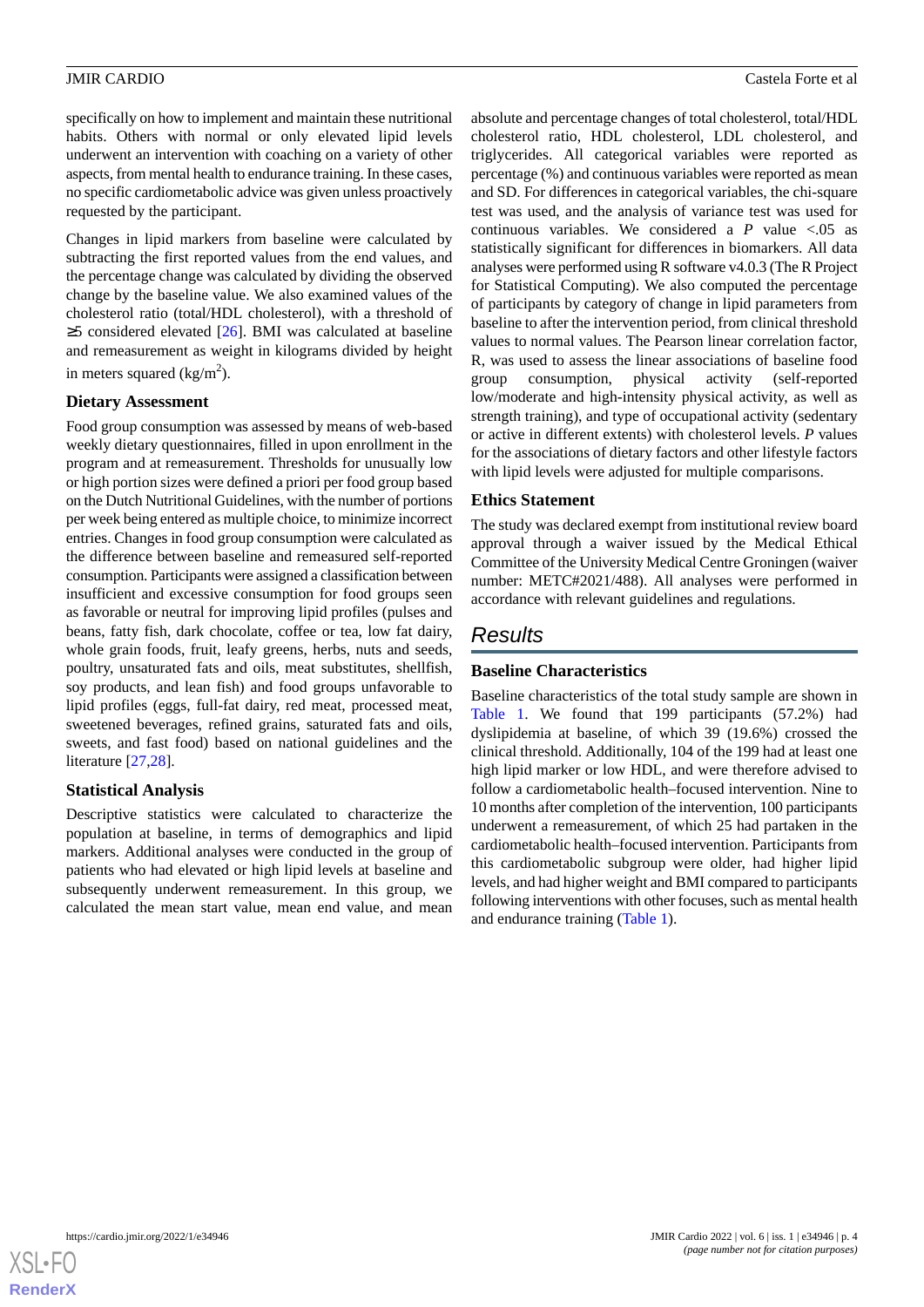<span id="page-4-0"></span>**Table 1.** Baseline characteristics of the total study sample.

|                     |                                               |                    | Cardiometabolic intervention |                        |
|---------------------|-----------------------------------------------|--------------------|------------------------------|------------------------|
| Characteristic      |                                               | Baseline $(N=348)$ | $groupa (N=104)$             | $P$ value <sup>b</sup> |
| <b>Demographics</b> |                                               |                    |                              |                        |
|                     | Age (years), mean (SD)                        | 44.6(11.1)         | 49.4(9.0)                    | .02                    |
|                     | Sex (female), $n$ $%$ )                       | 195 (56.0%)        | 38 (36.5%)                   | .09                    |
|                     | <b>Anthropometrics</b>                        |                    |                              |                        |
|                     | Weight $(kg)$ , mean $(SD)$                   | 77.2 (14.4)        | 83.5 (12.2)                  | .02                    |
|                     | BMI $(kg/m2)$ , mean (SD)                     | 25.0(4.7)          | 26.6(2.9)                    | .01                    |
|                     | Body fat percentage, mean (SD)                | 24.9(9.8)          | 26.7(7.7)                    | .26                    |
| Lipids              |                                               |                    |                              |                        |
|                     | Total cholesterol level (mmol/L), mean (SD)   | 5.10(1.06)         | 6.00(1.01)                   | < 0.001                |
|                     | $LDLc$ cholesterol level (mmol/L), mean (SD)  | 3.13(0.94)         | 4.19(0.84)                   | < 0.001                |
|                     | Triglyceride level (mmol/L), mean (SD)        | 1.12(0.69)         | 1.88(1.30)                   | .007                   |
|                     | $HDLd$ cholesterol level (mmol/L), mean (SD)  | 1.60(0.42)         | 1.33(0.40)                   | .003                   |
|                     | Total/HDL cholesterol ratio, mean (SD)        | 3.37(1.12)         | 4.65(1.09)                   | < 0.001                |
|                     | Non-HDL cholesterol level (mmol/L), mean (SD) | 3.49(1.07)         | 4.64(0.89)                   | < 0.001                |

<sup>a</sup>Participants with high lipid values at baseline who underwent a cardiometabolic health–focused intervention.

 $<sup>b</sup>$ Unpaired *t* test between the entire cohort and the cardiometabolic remeasurement group.</sup>

<sup>c</sup>LDL: low-density lipoprotein.

 $dHDL$ : high-density lipoprotein.

### **Baseline Lipid Levels and Association With Lifestyle Factors**

Of 348 individuals at baseline, 199 (57.2%) had dyslipidemia. In particular, 162 users (46.6%) had elevated or high total cholesterol, 172 (49.4%) had elevated or high LDL cholesterol, 36 (10.3%) had elevated or high triglycerides, and 54 (15.5%) had low or suboptimal HDL cholesterol. More than half of these individuals (104/199, 52.3%) had at least one relevantly abnormal lipid marker, with 53 (15.2%) having high total or LDL cholesterol and 54 (15.5%) having low to suboptimal HDL cholesterol; high triglycerides were found in 22 (6.3%) participants. In addition to these, 39 (11.2%) participants were found to have at least one lipid marker beyond the clinical threshold: 2 (0.6%) with total cholesterol above 8 mmol/L, 18 (5.2%) with LDL cholesterol above 4.9 mmol/L, 18 (8.9%) with a total/HDL cholesterol ratio  $\geq$ 5, and 1 (0.3%) with triglycerides above 5.6 mmol/L.

The regression analysis between food group consumption and baseline lipid levels revealed a significant positive correlation between the consumption of several favorable food groups and having normal lipid levels [\(Figure 2\)](#page-5-0). Consuming more portions of nuts and seeds was associated with a better lipid profile across all markers, with significant associations for all markers other than total cholesterol (R=−0.19 to −0.21; *P*<.001). Consuming

more fresh fruits was associated with better lipid values across the board, and was significantly associated with an improved total/HDL cholesterol ratio (R=−0.15; *P*=.03). Higher vegetable consumption was also highly associated with normal lipid levels across all markers except triglycerides (R=−0.20 to −0.23; *P*<.001). On the other hand, consumption of unfavorable food groups was associated with higher lipid levels. Higher red meat consumption was associated with higher lipids across the board, especially the total/HDL cholesterol ratio (R=0.17; *P*<.001). Consuming more take-out/fast food was also associated with higher triglycerides (R=0.11; *P*=.03) and lower HDL cholesterol (R=−0.19; *P*<.001). Interestingly, consumption of sweetened beverages was markedly associated with lower HDL cholesterol and a higher total/HDL cholesterol ratio (R=−0.25 and 0.19, respectively; *P*<.001).

For physical activity, an association was found between more days of brisk walking and HDL cholesterol (R=0.25; *P<*.001) and the total/HDL cholesterol ratio (R=−0.18; *P*<.001) ([Figure](#page-6-0) [3\)](#page-6-0). Additionally, there was an association between doing or not doing strength training and lower total cholesterol, non-HDL cholesterol, and triglyceride levels (R=−0.19 to −0.15; *P*=.005). The number of days doing strength training per week showed no further association. Lastly, doing frequent physical activity outside working hours was also associated with normal lipid values (R=−0.17 to −0.12; *P*=.003).

**[RenderX](http://www.renderx.com/)**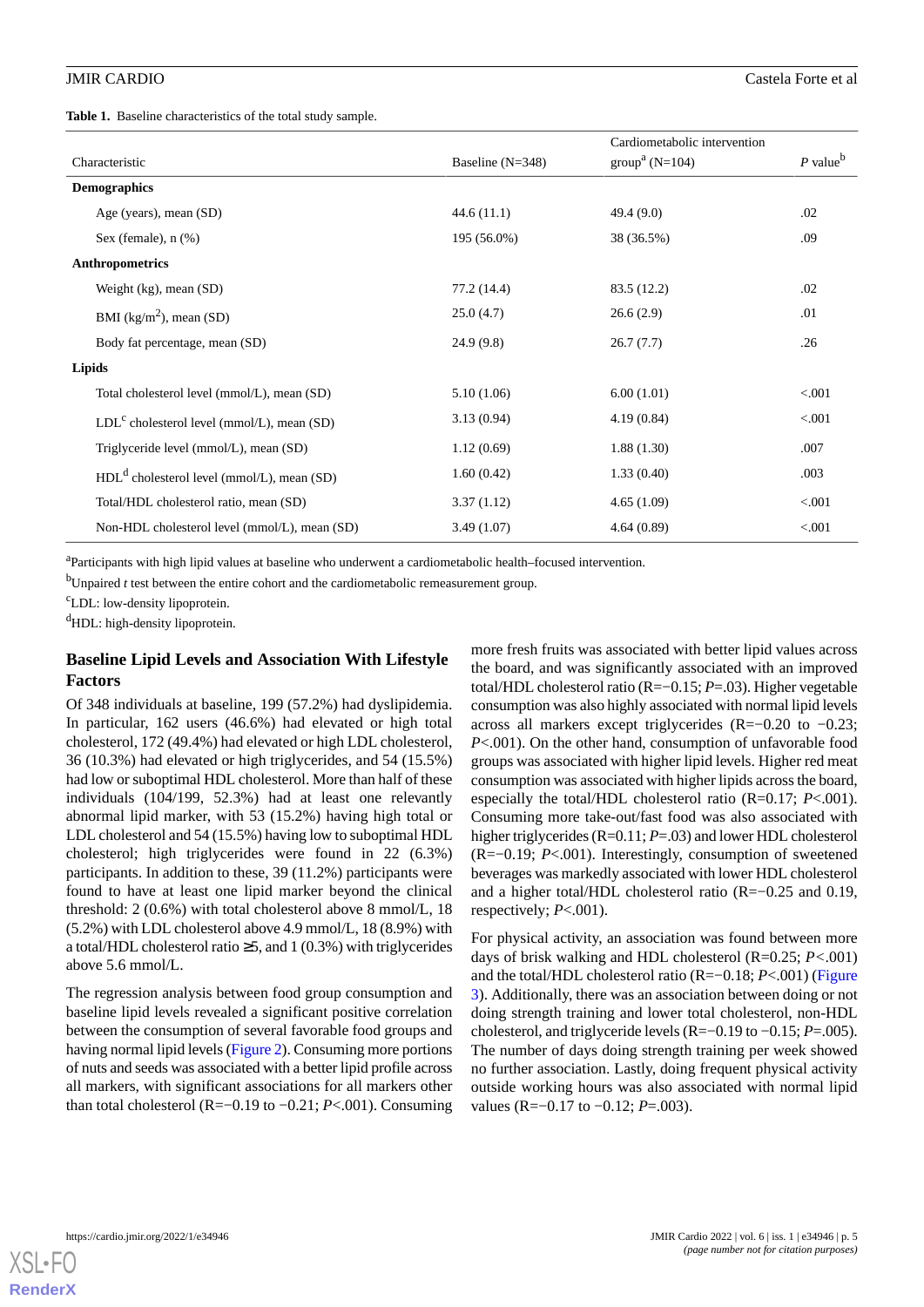

<span id="page-5-0"></span>**Figure 2.** Associations between baseline food group consumption and lipid levels at baseline. HDL: high-density lipoprotein; LDL: low-density lipoprotein.

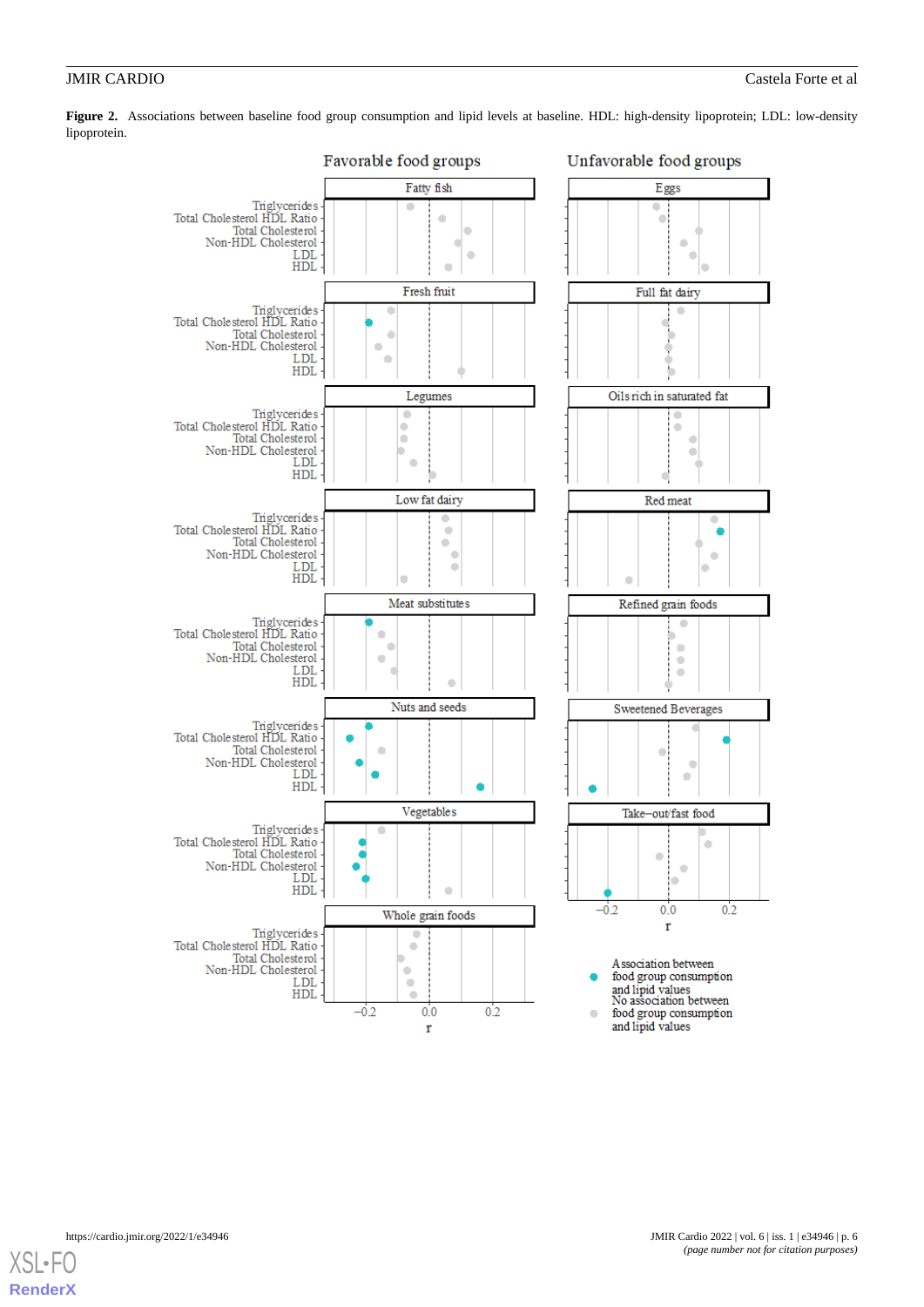<span id="page-6-0"></span>**Figure 3.** Associations of baseline physical activity levels and other lifestyle factors with lipid levels at baseline. HDL: high-density lipoprotein; LDL: low-density lipoprotein.



### **Changes in the Lipid Profile**

There were 30 participants with elevated or high total cholesterol levels at baseline who underwent remeasurement. Of these, 17 (57%) showed a decrease at remeasurement, with 65% (11/17) showing at least a meaningful decrease and 35% (6/17) returning to within the normal range. On average, the total cholesterol reduction for those who underwent the intervention focused on cardiometabolic health was 0.50 (SD 0.71) mmol/L (*P*=.01; [Table 2\)](#page-7-0). There were 31 participants with elevated or high LDL cholesterol levels at baseline who underwent remeasurement. Of these, 19 (61%) showed a decrease at remeasurement, with 68% (13/19) showing at least a meaningful decrease and 37% (7/19) returning to within the normal range. In the cardiometabolic intervention group, this translated to a mean decrease of 0.30 (SD 0.59) mmol/L in LDL cholesterol after follow-up (*P*=.04; [Table 2\)](#page-7-0). Accordingly, significant differences

were also found for non-HDL cholesterol, where of the 27 participants with elevated or high non-HDL cholesterol levels at baseline who underwent remeasurement, 15 (56%) showed a decrease at remeasurement, with 67% (10/15) showing at least a meaningful decrease and 47% (7/15) returning to within the normal range. On average, the non-HDL cholesterol reduction was 0.44 (SD 0.74) mmol/L (*P*<.05; [Table 2](#page-7-0)). Eleven remeasured participants had abnormal HDL cholesterol levels at baseline. Of these, 9 (82%) showed an improvement at remeasurement, with 89% (8/9) showing at least a meaningful improvement and 78% (7/9) returning to within the normal range (*P*<.001; [Table 2](#page-7-0)). Lastly, 8 participants with elevated or high triglyceride levels at baseline underwent remeasurement. All 8 participants showed a decrease in triglycerides, with 88% (7/8) showing at least a meaningful decrease and 50% (4/8) returning to within the normal range. In the intervention group, the average reduction was 0.97 (SD 0.31) mmol/L (*P*=.02).

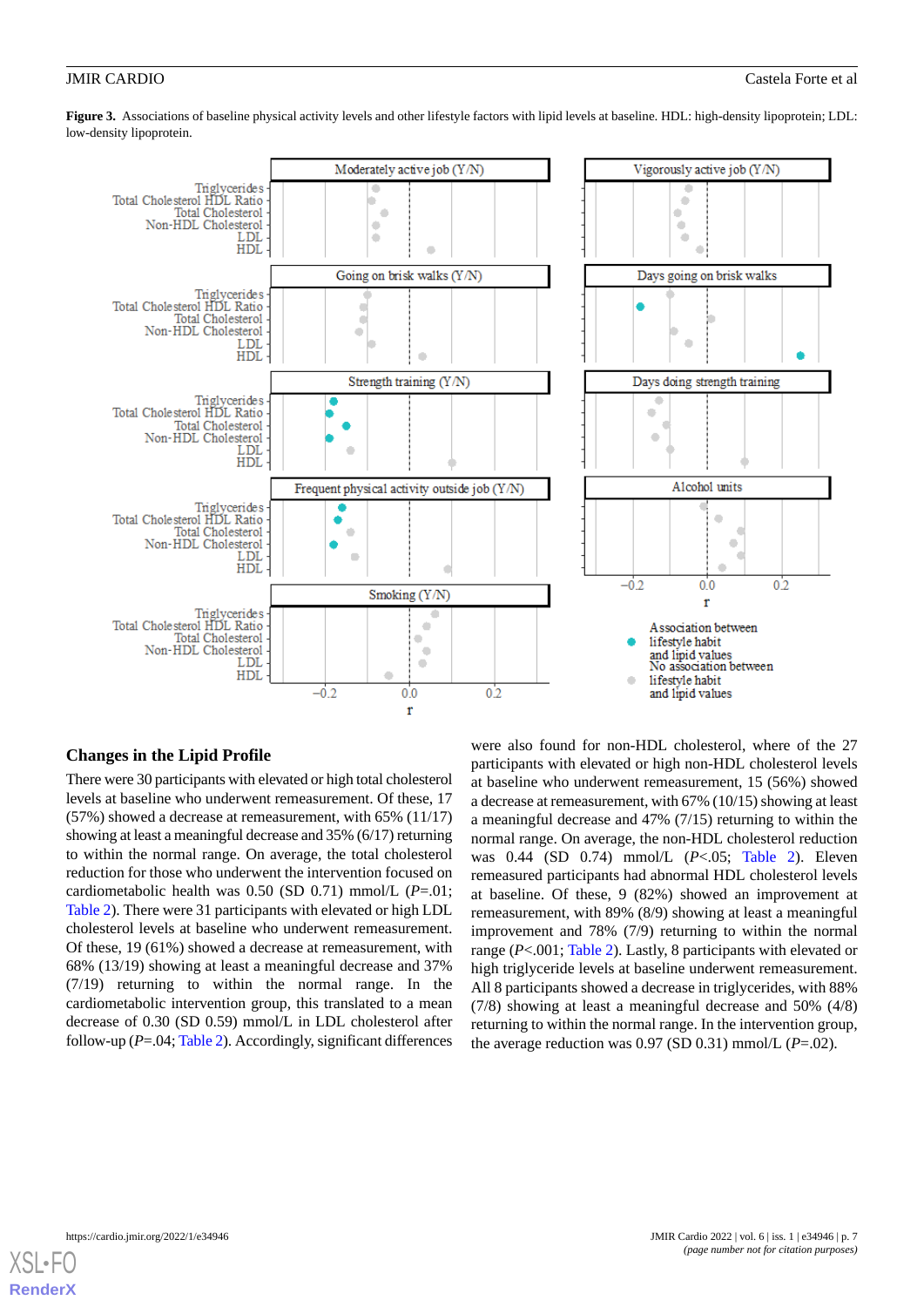<span id="page-7-0"></span>**Table 2.** Changes in the lipid profile after the cardiometabolic intervention.

| Variable                           | Value before the intervention Value after the intervention |      | Absolute and relative $(\%)$ change P value <sup>a</sup> |        |
|------------------------------------|------------------------------------------------------------|------|----------------------------------------------------------|--------|
| Total cholesterol level (mmol/L)   | 6.68                                                       | 6.18 | $-0.50(7.5%)$                                            | .01    |
| $LDLb$ cholesterol level (mmol/L)  | 4.39                                                       | 4.00 | $-0.30(6.9\%)$                                           | .04    |
| Triglyceride level (mmol/L)        | 3.02                                                       | 2.05 | $-0.97(32.1\%)$                                          | .02    |
| $HDLc$ cholesterol level (mmol/L)  | 1.09                                                       | 1.26 | $0.17(15.6\%)$                                           | < 0.01 |
| Total/HDL cholesterol ratio        | 3.7                                                        | 3.6  | $-0.1(2.7%)$                                             | .31    |
| Non-HDL cholesterol level (mmol/L) | 5.31                                                       | 4.87 | $-0.44(8.3\%)$                                           | .045   |

a Paired *t* test.

<sup>b</sup>LDL: low-density lipoprotein.

<sup>c</sup>HDL: high-density lipoprotein.

# *Discussion*

### **Principal Findings**

In this study, of 348 users participating in a digitally enabled combined lifestyle intervention program, we found that 57.2% had dyslipidemia, 29.9% had at least one relevantly abnormal lipid marker, and 8.9% had a lipid marker crossing a clinical threshold requiring referral. Eating more amounts of favorable food groups and being more active were associated with normal lipid profiles. Of those who had their levels remeasured after the intervention, more than 56% showed a decrease at remeasurement, and between 35.3% and 77.8% showed a return of the levels to within the normal range. These preliminary findings suggest that participating in a digitally enabled lifestyle intervention targeting behavioral change across multiple lifestyle factors associated with abnormal lipid levels leads to improvements in lipid markers. This may therefore be a scalable approach to cardiometabolic risk reduction at the population level.

### **Comparison With Prior Work**

The positive effect of lifestyle programs on cholesterol levels is well established, with reductions in total and LDL cholesterol varying from 7% to 20% and increases in HDL cholesterol varying from 10% to 15%, using interventions of different intensities and complexities [\[29](#page-10-14),[30\]](#page-10-15). Evidence for digital interventions targeting the reduction of cardiometabolic risk and CVD has been accumulating over the last 5 to 10 years, yet it is still sparse. A recent review showed that primarily mobile digital interventions targeting populations with high cardiovascular risk led to meaningful decreases in total and LDL cholesterol [[20\]](#page-10-5). In line with this, a 2015 review and meta-analysis had already shown the great potential of these interventions to positively impact risk factors for CVD and subsequently also reduce CVD outcomes [\[31](#page-10-16)]. Across a variety of studies, reductions in CVD outcomes of up to 40% were documented, mediated by decreases in individual risk factors such as weight, BMI, and lipids. In particular, total cholesterol and LDL cholesterol improved on average by 0.13 to 0.14 mmol/L, while triglycerides showed no improvement. This provides a good comparison metric to the intervention deployed in our study, since in this review, most interventions were web-based. The reductions in LDL and total cholesterol achieved

[XSL](http://www.w3.org/Style/XSL)•FO **[RenderX](http://www.renderx.com/)**

in our study were thus more substantial than those reported in the review, likely due to the blended nature of the intervention (eHealth combined with human coaching), rather than the primarily educational character of previous interventions. In fact, the effect of this web-based intervention was more comparable to studies focused on nutritional and/or exercise coaching provided via a mobile platform [\[20](#page-10-5)].

Since the first step of a targeted preventive health program is to stratify risk and define which modifiable parameters individuals should focus on, in this study, we also analyzed which lifestyle factors assessed at baseline were associated with abnormal lipid levels. We found that higher consumption of food groups generally seen as favorable for cardiovascular risk and, in particular, lipid level reduction was indeed associated with lower baseline lipid levels and a higher HDL cholesterol level. Evidence for the role of plant-based or low-meat diets in reducing cholesterol levels is increasing, with diets, such as the Portfolio Diet from the early 2000s, being shown to lower LDL cholesterol and CVD risk [\[32](#page-10-17)]. This is potentially mediated through an increase in dietary fiber consumption associated with plant-rich or low-meat diets, and is in line with our findings that higher consumption of legumes and vegetables was linked to lower levels of most lipid parameters. Moreover, some, but not all, food groups with anti-inflammatory properties, such as nuts and seeds or fatty fish rich in monounsaturated and polyunsaturated fats, were associated with higher HDL cholesterol levels [\[33](#page-11-0),[34\]](#page-11-1). The opposite was also true for food groups usually seen as unfavorable, with consumption of, for example, oils rich in saturated fat and red meat being associated with higher baseline levels of most lipid parameters, which is in line with the findings of previous studies that established a link between consumption of these food groups and CVD risk and mortality [\[35](#page-11-2),[36\]](#page-11-3). For triglycerides, associations were less present, though higher consumption of food groups, such as legumes and meat substitutes, was associated with lower levels. Interestingly, we did not find higher consumption of certain food groups, such as eggs, to be associated with CVD, despite previous epidemiological evidence of this [[37\]](#page-11-4). Overall, despite the association between nutritional habits, such as consumption of certain food groups, and lipid levels having long been established, we showed that even in an otherwise healthy general population cohort, nutritional habits are associated with high preclinical lipid levels and therefore constitute a prime target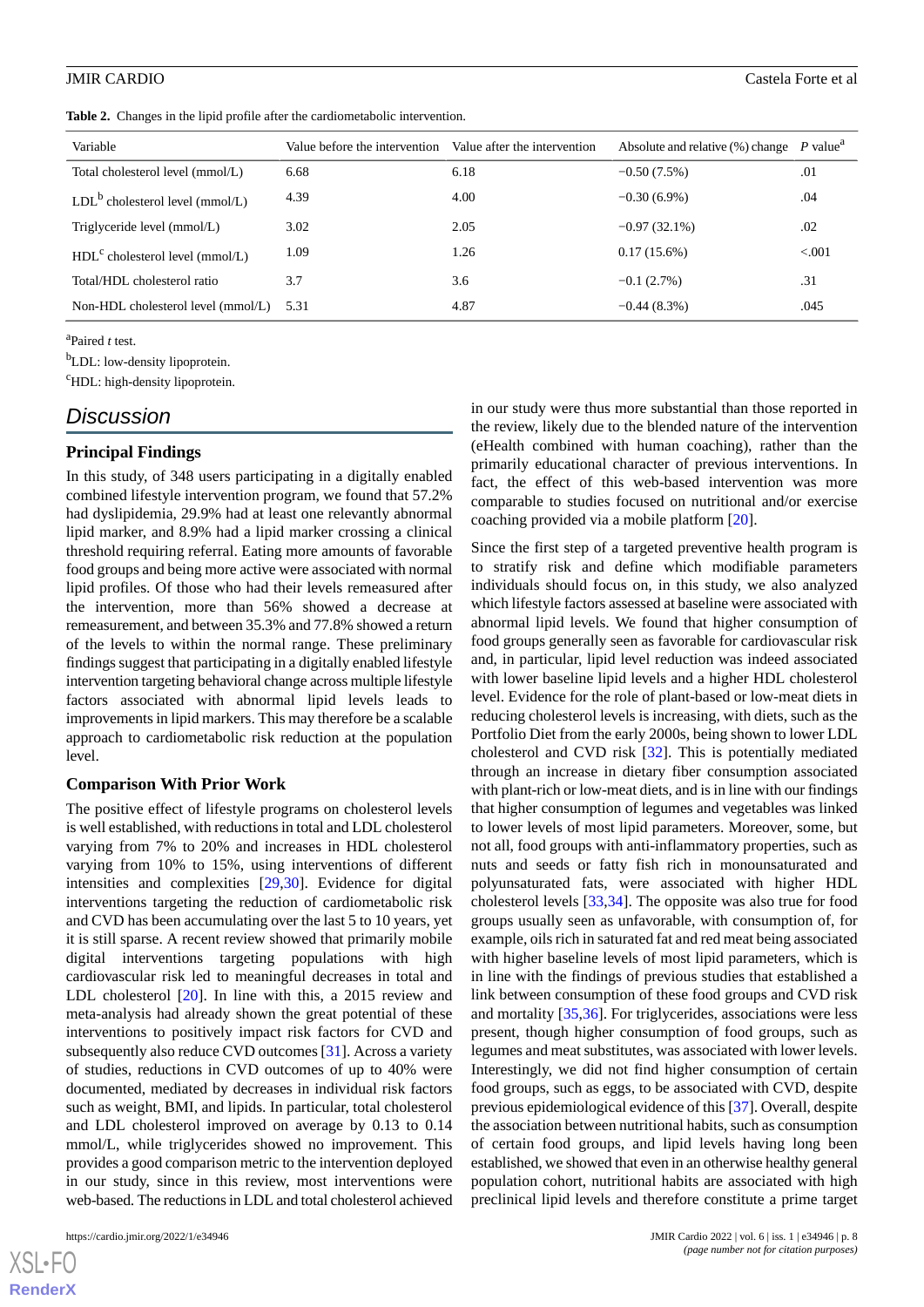for digitally enabled combined lifestyle interventions geared at reducing cardiometabolic risk factors and adding healthy life years to participants' lives.

The identification of critical nutritional habits associated with higher lipid levels and cardiovascular risk is, however, only the first step. We showed that providing tailored nutritional and physical activity advice and coaching through a digital lifestyle platform resulted in measurable improvements in lipid levels. Few previous studies have demonstrated this, with a handful of studies summarized in reviews showing that interventions applying theoretical frameworks or models for behavioral change, some of which were technology based, were more effective at increasing adherence to healthy lifestyle habits than standard advice [[38,](#page-11-5)[39](#page-11-6)]. In particular, this framework led to improved cholesterol levels when used for cardiometabolic risk management [\[40](#page-11-7)]. Two studies reported on the effectiveness of nutrition-only platforms. In one, the effect of a digital nutritional tracking and meal planning platform on lipid markers in individuals with dyslipidemia was assessed, showing improvement in all parameters [[41\]](#page-11-8). In the second study, a mixture of online and offline engagement was used, with participants who underwent the complete prevention program showing improved cholesterol levels [[42\]](#page-11-9). Additionally, one study analyzed the effect of a mobile app providing health education and step counting on multiple cardiovascular risk factors in a presumably healthy population [\[43](#page-11-10)]. In the study, an increase in the daily step count attributed to the use of the app was associated with a reduction of 0.07 mmol/L in LDL cholesterol and an increase of 0.05 mmol/L in HDL cholesterol [[43\]](#page-11-10). With this study, we contribute to the, for now, scarce body of evidence on the usefulness of digital lifestyle programs for cardiovascular risk reduction through improvement in lipid profiles. Together with the other studies in clinical populations, the findings from this study, which was focused on individuals with elevated lipid levels without overt dyslipidemia, underscore the potential usefulness of lifestyle interventions, especially when delivered digitally, for both the primary and secondary prevention of cardiometabolic risk. In fact, effective digital lifestyle interventions appear to magnify the therapeutic benefit of cholesterol-lowering medication in those already past the clinical threshold and receiving medication, because of the complementary effects of the pharmacological and lifestyle interventions [\[44](#page-11-11)].

Lastly, we need to address the point of the high attrition rate registered for the intervention. Of the 104 individuals stratified to the cardiometabolic health intervention, only 25 opted to be remeasured within the reported study period. Attrition rates in mobile health (mHealth) studies and real-world applications are known to be high, with previous research having identified that up to 80% of all participants in mHealth interventions may engage in only minimal use of these interventions and that the lowest user dropout rate was 40%, even in a trial setting [[45,](#page-11-12)[46\]](#page-11-13). The results presented here are, as stated, preliminary, and there is certainly room for improvement in the digital engagement strategies deployed in this version of the intervention. For example, the intervention will shortly be released in mobile app form, which will support more high quality and more frequent digital engagement due to integrations with suites, such as Apple

 $XS$  $\cdot$ FC **[RenderX](http://www.renderx.com/)** Health Kit, Google Fit, and more [\[47](#page-11-14)]. However, despite these limitations, we consider the results reported for the subpopulation that underwent remeasurement to be sufficient to provide an answer to the research question we set out to investigate, namely, whether a digital lifestyle intervention can improve cardiometabolic risk factors in engaged individuals.

### **Limitations**

This study has several limitations. First, the sample size of the remeasured population was small. Second, there may be some selection bias in this remeasured population, as remeasurement was optional and voluntary. Participants who came for a remeasurement could represent a more engaged subpopulation or represent a group who actively worked on behavioral change and therefore expected results. Third, participants were required to return to the health center for a remeasurement of blood chemistry outcome parameters. This prevented us from assessing the changes verified in those who did not remeasure but may have nonetheless conducted lifestyle changes. We are currently evaluating several possibilities to overcome this. On the one hand, we are considering adapting our digital infrastructure to allow for input of self-measured blood values. However, this possibility needs to be weighed against the risk of inaccurate measurements due to interlaboratory analytical variability. On the other hand, we are studying options to structurally offer remeasurements at fixed time points. We believe this will help overcome the low remeasurement rate, which is likely to stem from the culture of health checks every 2 years in the Netherlands, both self-initiated and offered through employer health plans. Lastly, we did not account for socioeconomic factors, which are potential confounders in assessing the effect of the intervention.

Conversely, one strength of the study is that medication information was gathered at baseline and follow-up. This allowed us to verify that participants with improved lipid levels did not initiate cholesterol-lowering medications. In addition, few studies have reported on real-world applications of digital interventions targeting health behavior change and the effects on health parameters such as lipid levels. Using a database of users of the Ancora Health platform, we evaluated real-world data to analyze the changes in lipid levels before and after a digitally enabled lifestyle intervention, and find associations that support the usefulness and effectiveness of commercial digital applications of health behavioral change for cardiometabolic risk factor reduction. Additionally, the data gathered in the database spanned across multiple lifestyle domains. Few other studies reported on a broad range of lifestyle factors and their influence on lipid levels.

### **Conclusions**

While the positive effects of healthy lifestyle changes on lipid levels are well established in the literature, this is one of the first studies to examine changes in lipid profiles among individuals of the general population participating in a digitally enabled lifestyle program with personalized dietary and physical activity recommendations delivered through the combination of eHealth and human coaching protocols rooted in behavioral science. We confirmed findings from previous studies regarding the link between certain nutritional patterns/other health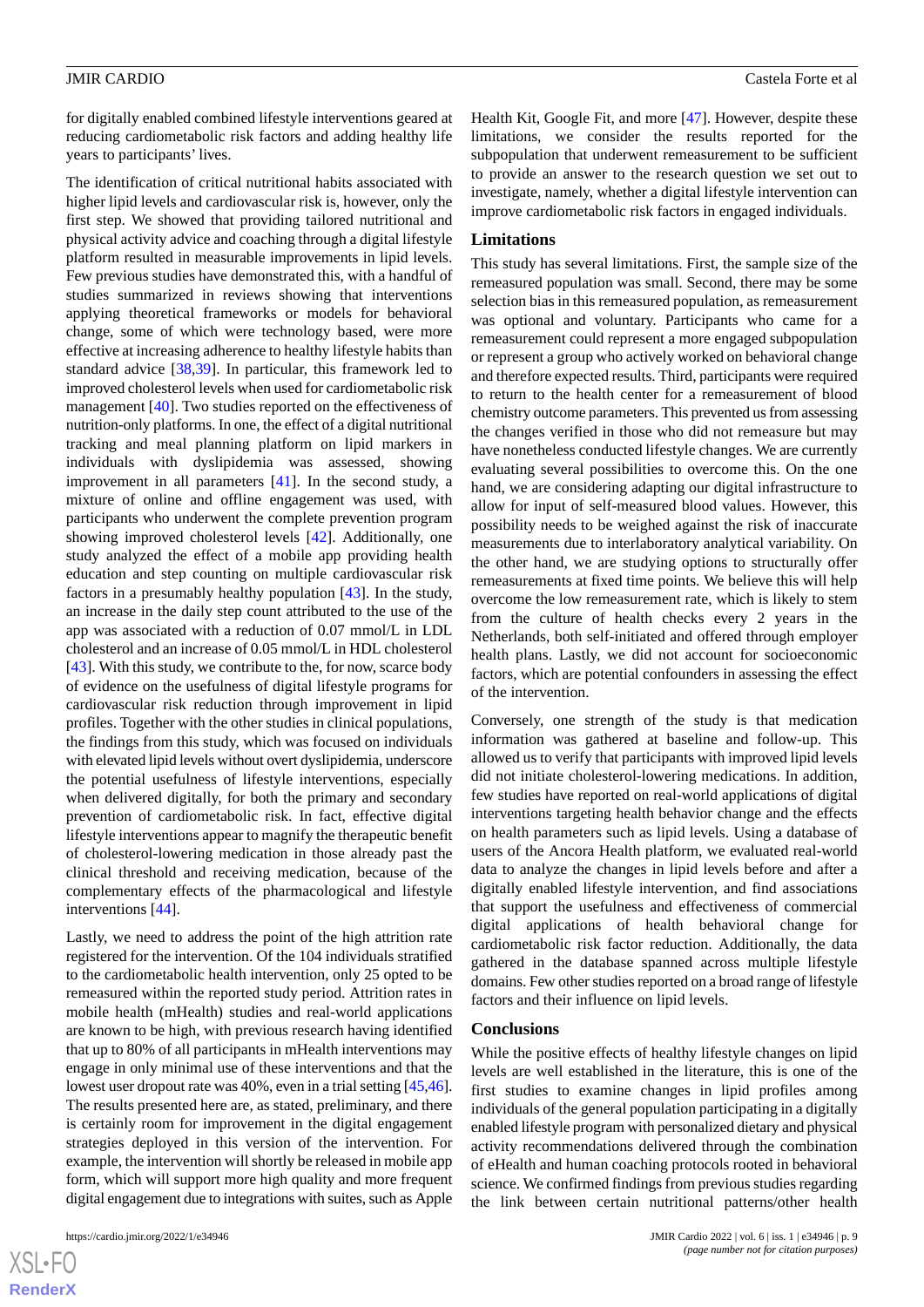behaviors and lipid levels, even in a general population cohort. Importantly, we showed that digital interventions can achieve lipid level reductions comparable to other traditional lifestyle interventions. A high rate of attrition remains a potential problem for mHealth interventions, primarily those that are web-based, which may limit adoption at scale. These preliminary findings contribute to expanding the body of evidence on the potential of digital therapeutic platforms providing lifestyle coaching for improving lipid levels and thereby contribute to cardiovascular risk reduction.

### **Acknowledgments**

As the funder, Ancora Health BV provided support in the form of salaries for all employees.

### **Authors' Contributions**

JCF: main contributor to all aspects of the manuscript. RG: original ideation of the manuscript, and significant contributions to the drafting of the manuscript. PF: main contributor to the data analysis, and the methods and results sections of the manuscript. SK: original ideation. SM and JH: contributor to the methods and discussion sections of the manuscript. SvD: contributor to the methods, results, and discussion sections of the manuscript. All authors gave input and approved the final manuscript.

### **Conflicts of Interest**

<span id="page-9-0"></span>All authors are employed by Ancora Health BV. Additionally, JCF, RG, SK, and SvD own shares of Ancora Health BV.

### **References**

- <span id="page-9-1"></span>1. Roth GA, Mensah GA, Johnson CO, Addolorato G, Ammirati E, Baddour LM, GBD-NHLBI-JACC Global Burden of Cardiovascular Diseases Writing Group. Global Burden of Cardiovascular Diseases and Risk Factors, 1990-2019: Update From the GBD 2019 Study. J Am Coll Cardiol 2020 Dec 22;76(25):2982-3021 [[FREE Full text](https://linkinghub.elsevier.com/retrieve/pii/S0735-1097(20)37775-5)] [doi: [10.1016/j.jacc.2020.11.010\]](http://dx.doi.org/10.1016/j.jacc.2020.11.010) [Medline: [33309175\]](http://www.ncbi.nlm.nih.gov/entrez/query.fcgi?cmd=Retrieve&db=PubMed&list_uids=33309175&dopt=Abstract)
- <span id="page-9-3"></span><span id="page-9-2"></span>2. Khot UN, Khot MB, Bajzer CT, Sapp SK, Ohman EM, Brener SJ, et al. Prevalence of conventional risk factors in patients with coronary heart disease. JAMA 2003 Aug 20;290(7):898-904. [doi: [10.1001/jama.290.7.898\]](http://dx.doi.org/10.1001/jama.290.7.898) [Medline: [12928466\]](http://www.ncbi.nlm.nih.gov/entrez/query.fcgi?cmd=Retrieve&db=PubMed&list_uids=12928466&dopt=Abstract)
- 3. Rippe JM, Angelopoulos TJ. Lifestyle strategies for cardiovascular risk reduction. Curr Atheroscler Rep 2014 Oct 5;16(10):444. [doi: [10.1007/s11883-014-0444-y](http://dx.doi.org/10.1007/s11883-014-0444-y)] [Medline: [25092580](http://www.ncbi.nlm.nih.gov/entrez/query.fcgi?cmd=Retrieve&db=PubMed&list_uids=25092580&dopt=Abstract)]
- <span id="page-9-4"></span>4. National Cholesterol Education Program (NCEP) Expert Panel on Detection, Evaluation, and Treatment of High Blood Cholesterol in Adults (Adult Treatment Panel III). Third Report of the National Cholesterol Education Program (NCEP) Expert Panel on Detection, Evaluation, and Treatment of High Blood Cholesterol in Adults (Adult Treatment Panel III) Final Report. Circulation 2002 Dec 17;106(25):3143-3143. [doi: [10.1161/circ.106.25.3143](http://dx.doi.org/10.1161/circ.106.25.3143)]
- <span id="page-9-5"></span>5. Jacobson TA, Maki KC, Orringer CE, Jones PH, Kris-Etherton P, Sikand G, et al. National Lipid Association Recommendations for Patient-Centered Management of Dyslipidemia: Part 2. J Clin Lipidol 2015 Nov;9(6 Suppl):S1-122.e1 [[FREE Full text](https://linkinghub.elsevier.com/retrieve/pii/S1933-2874(15)00380-3)] [doi: [10.1016/j.jacl.2015.09.002\]](http://dx.doi.org/10.1016/j.jacl.2015.09.002) [Medline: [26699442\]](http://www.ncbi.nlm.nih.gov/entrez/query.fcgi?cmd=Retrieve&db=PubMed&list_uids=26699442&dopt=Abstract)
- <span id="page-9-6"></span>6. Expert Dyslipidemia Panel of the International Atherosclerosis Society Panel members. An International Atherosclerosis Society Position Paper: global recommendations for the management of dyslipidemia--full report. J Clin Lipidol 2014 Nov;8(1):29-60. [doi: [10.1016/j.jacl.2013.12.005](http://dx.doi.org/10.1016/j.jacl.2013.12.005)] [Medline: [24528685\]](http://www.ncbi.nlm.nih.gov/entrez/query.fcgi?cmd=Retrieve&db=PubMed&list_uids=24528685&dopt=Abstract)
- <span id="page-9-7"></span>7. Martínez-González MA, Sánchez-Tainta A, Corella D, Salas-Salvadó J, Ros E, Arós F, PREDIMED Group. A provegetarian food pattern and reduction in total mortality in the Prevención con Dieta Mediterránea (PREDIMED) study. Am J Clin Nutr 2014 Jul;100 Suppl 1:320S-328S. [doi: [10.3945/ajcn.113.071431](http://dx.doi.org/10.3945/ajcn.113.071431)] [Medline: [24871477\]](http://www.ncbi.nlm.nih.gov/entrez/query.fcgi?cmd=Retrieve&db=PubMed&list_uids=24871477&dopt=Abstract)
- 8. Dehghan M, Mente A, Zhang X, Swaminathan S, Li W, Mohan V, et al. Associations of fats and carbohydrate intake with cardiovascular disease and mortality in 18 countries from five continents (PURE): a prospective cohort study. The Lancet 2017 Nov;390(10107):2050-2062. [doi: [10.1016/S0140-6736\(17\)32252-3](http://dx.doi.org/10.1016/S0140-6736(17)32252-3)]
- <span id="page-9-9"></span><span id="page-9-8"></span>9. Arnett D, Blumenthal R, Albert M, Buroker AB, Goldberger ZD, Hahn EJ, et al. 2019 ACC/AHA Guideline on the Primary Prevention of Cardiovascular Disease: Executive Summary: A Report of the American College of Cardiology/American Heart Association Task Force on Clinical Practice Guidelines. Circulation 2019 Sep 10;140(11):e563-e595 [[FREE Full](https://www.ahajournals.org/doi/abs/10.1161/CIR.0000000000000677?url_ver=Z39.88-2003&rfr_id=ori:rid:crossref.org&rfr_dat=cr_pub%3dpubmed) [text](https://www.ahajournals.org/doi/abs/10.1161/CIR.0000000000000677?url_ver=Z39.88-2003&rfr_id=ori:rid:crossref.org&rfr_dat=cr_pub%3dpubmed)] [doi: [10.1161/CIR.0000000000000677](http://dx.doi.org/10.1161/CIR.0000000000000677)] [Medline: [30879339\]](http://www.ncbi.nlm.nih.gov/entrez/query.fcgi?cmd=Retrieve&db=PubMed&list_uids=30879339&dopt=Abstract)
- <span id="page-9-10"></span>10. Wiersma T, Smulders YM, Stehouwer CDA, Konings KTS, Lanphen J. [Summary of the multidisciplinary guideline on cardiovascular risk management (revision 2011)]. Ned Tijdschr Geneeskd 2012;156(36):A5104. [Medline: [22951134](http://www.ncbi.nlm.nih.gov/entrez/query.fcgi?cmd=Retrieve&db=PubMed&list_uids=22951134&dopt=Abstract)]
- 11. Berry LL, Flynn AG, Seiders K, Haws KL, Quach SQ. Physician counseling of overweight patients about preventive health behaviors. Am J Prev Med 2014 Mar;46(3):297-302. [doi: [10.1016/j.amepre.2013.12.005](http://dx.doi.org/10.1016/j.amepre.2013.12.005)] [Medline: [24512870\]](http://www.ncbi.nlm.nih.gov/entrez/query.fcgi?cmd=Retrieve&db=PubMed&list_uids=24512870&dopt=Abstract)
- 12. Thomas K, Krevers B, Bendtsen P. Implementing healthy lifestyle promotion in primary care: a quasi-experimental cross-sectional study evaluating a team initiative. BMC Health Serv Res 2015 Jan 22;15:31 [\[FREE Full text\]](https://bmchealthservres.biomedcentral.com/articles/10.1186/s12913-015-0688-4) [doi: [10.1186/s12913-015-0688-4\]](http://dx.doi.org/10.1186/s12913-015-0688-4) [Medline: [25608734](http://www.ncbi.nlm.nih.gov/entrez/query.fcgi?cmd=Retrieve&db=PubMed&list_uids=25608734&dopt=Abstract)]
- 13. Mailey E, Huberty J, Dinkel D, McAuley E. Physical activity barriers and facilitators among working mothers and fathers. BMC Public Health 2014 Jun 27;14:657 [[FREE Full text](https://bmcpublichealth.biomedcentral.com/articles/10.1186/1471-2458-14-657)] [doi: [10.1186/1471-2458-14-657\]](http://dx.doi.org/10.1186/1471-2458-14-657) [Medline: [24974148](http://www.ncbi.nlm.nih.gov/entrez/query.fcgi?cmd=Retrieve&db=PubMed&list_uids=24974148&dopt=Abstract)]

[XSL](http://www.w3.org/Style/XSL)•FO **[RenderX](http://www.renderx.com/)**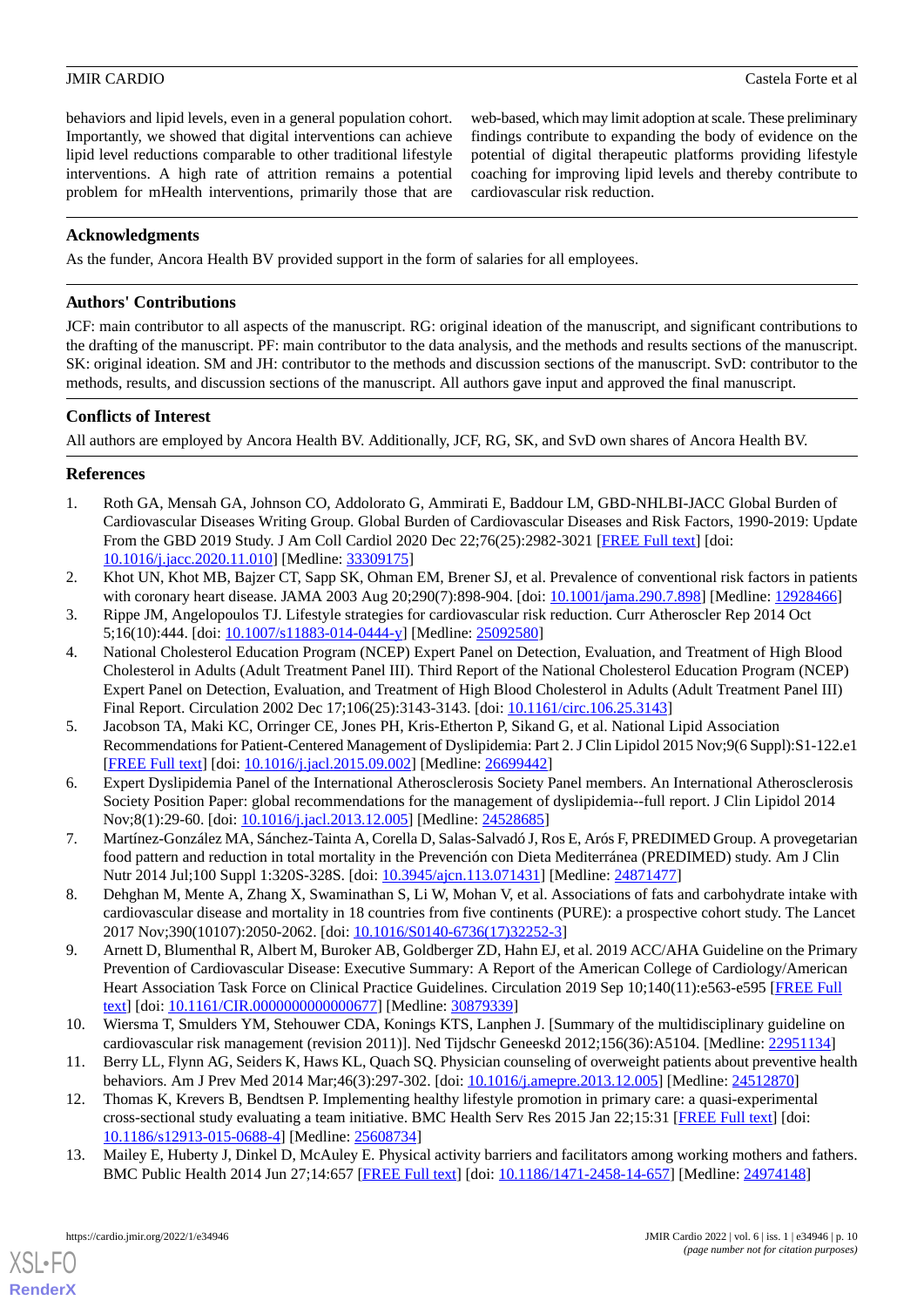- <span id="page-10-0"></span>14. Nielsen JB, Leppin A, Gyrd-Hansen DE, Jarbøl DE, Søndergaard J, Larsen PV. Barriers to lifestyle changes for prevention of cardiovascular disease - a survey among 40-60-year old Danes. BMC Cardiovasc Disord 2017 Sep 12;17(1):245 [\[FREE](https://bmccardiovascdisord.biomedcentral.com/articles/10.1186/s12872-017-0677-0) [Full text\]](https://bmccardiovascdisord.biomedcentral.com/articles/10.1186/s12872-017-0677-0) [doi: [10.1186/s12872-017-0677-0](http://dx.doi.org/10.1186/s12872-017-0677-0)] [Medline: [28899356](http://www.ncbi.nlm.nih.gov/entrez/query.fcgi?cmd=Retrieve&db=PubMed&list_uids=28899356&dopt=Abstract)]
- <span id="page-10-2"></span><span id="page-10-1"></span>15. Piepoli M, Hoes A, Agewall S, Albus C, Brotons C, Catapano A, ESC Scientific Document Group. Eur Heart J 2016 Aug 01;37(29):2315-2381 [[FREE Full text](http://europepmc.org/abstract/MED/27222591)] [doi: [10.1093/eurheartj/ehw106\]](http://dx.doi.org/10.1093/eurheartj/ehw106) [Medline: [27222591\]](http://www.ncbi.nlm.nih.gov/entrez/query.fcgi?cmd=Retrieve&db=PubMed&list_uids=27222591&dopt=Abstract)
- 16. Redfern J, Coorey G, Mulley J, Scaria A, Neubeck L, Hafiz N, et al. A digital health intervention for cardiovascular disease management in primary care (CONNECT) randomized controlled trial. NPJ Digit Med 2020 Sep 10;3(1):117 [[FREE Full](https://doi.org/10.1038/s41746-020-00325-z) [text](https://doi.org/10.1038/s41746-020-00325-z)] [doi: [10.1038/s41746-020-00325-z](http://dx.doi.org/10.1038/s41746-020-00325-z)] [Medline: [32964140\]](http://www.ncbi.nlm.nih.gov/entrez/query.fcgi?cmd=Retrieve&db=PubMed&list_uids=32964140&dopt=Abstract)
- <span id="page-10-4"></span><span id="page-10-3"></span>17. Neubeck L, Lowres N, Benjamin EJ, Freedman SB, Coorey G, Redfern J. The mobile revolution--using smartphone apps to prevent cardiovascular disease. Nat Rev Cardiol 2015 Jun 24;12(6):350-360. [doi: [10.1038/nrcardio.2015.34\]](http://dx.doi.org/10.1038/nrcardio.2015.34) [Medline: [25801714](http://www.ncbi.nlm.nih.gov/entrez/query.fcgi?cmd=Retrieve&db=PubMed&list_uids=25801714&dopt=Abstract)]
- 18. Santo K, Singleton A, Rogers K, Thiagalingam A, Chalmers J, Chow CK, et al. Medication reminder applications to improve adherence in coronary heart disease: a randomised clinical trial. Heart 2019 Feb 27;105(4):323-329. [doi: [10.1136/heartjnl-2018-313479](http://dx.doi.org/10.1136/heartjnl-2018-313479)] [Medline: [30150326\]](http://www.ncbi.nlm.nih.gov/entrez/query.fcgi?cmd=Retrieve&db=PubMed&list_uids=30150326&dopt=Abstract)
- <span id="page-10-5"></span>19. Chow CK, Redfern J, Hillis GS, Thakkar J, Santo K, Hackett ML, et al. Effect of Lifestyle-Focused Text Messaging on Risk Factor Modification in Patients With Coronary Heart Disease: A Randomized Clinical Trial. JAMA 2015 Sep 22;314(12):1255-1263. [doi: [10.1001/jama.2015.10945](http://dx.doi.org/10.1001/jama.2015.10945)] [Medline: [26393848\]](http://www.ncbi.nlm.nih.gov/entrez/query.fcgi?cmd=Retrieve&db=PubMed&list_uids=26393848&dopt=Abstract)
- <span id="page-10-6"></span>20. Akinosun AS, Polson R, Diaz-Skeete Y, De Kock JH, Carragher L, Leslie S, et al. Digital Technology Interventions for Risk Factor Modification in Patients With Cardiovascular Disease: Systematic Review and Meta-analysis. JMIR Mhealth Uhealth 2021 Mar 03;9(3):e21061 [[FREE Full text](https://mhealth.jmir.org/2021/3/e21061/)] [doi: [10.2196/21061\]](http://dx.doi.org/10.2196/21061) [Medline: [33656444\]](http://www.ncbi.nlm.nih.gov/entrez/query.fcgi?cmd=Retrieve&db=PubMed&list_uids=33656444&dopt=Abstract)
- <span id="page-10-7"></span>21. Elliott M, Eck F, Khmelev E, Derlyatka A, Fomenko O. Physical Activity Behavior Change Driven by Engagement With an Incentive-Based App: Evaluating the Impact of Sweatcoin. JMIR Mhealth Uhealth 2019 Jul 08;7(7):e12445 [\[FREE Full](https://mhealth.jmir.org/2019/7/e12445/) [text](https://mhealth.jmir.org/2019/7/e12445/)] [doi: [10.2196/12445\]](http://dx.doi.org/10.2196/12445) [Medline: [31287064\]](http://www.ncbi.nlm.nih.gov/entrez/query.fcgi?cmd=Retrieve&db=PubMed&list_uids=31287064&dopt=Abstract)
- <span id="page-10-8"></span>22. Mitchell M, Lau E, White L, Faulkner G. Commercial app use linked with sustained physical activity in two Canadian provinces: a 12-month quasi-experimental study. Int J Behav Nutr Phys Act 2020 Feb 25;17(1):24 [\[FREE Full text\]](https://ijbnpa.biomedcentral.com/articles/10.1186/s12966-020-00926-7) [doi: [10.1186/s12966-020-00926-7\]](http://dx.doi.org/10.1186/s12966-020-00926-7) [Medline: [32098625\]](http://www.ncbi.nlm.nih.gov/entrez/query.fcgi?cmd=Retrieve&db=PubMed&list_uids=32098625&dopt=Abstract)
- <span id="page-10-9"></span>23. Grundy S, Stone NJ, Bailey AL, Beam C, Birtcher KK, Blumenthal RS, et al. 2018 AHA/ACC/AACVPR/AAPA/ABC/ACPM/ADA/AGS/APhA/ASPC/NLA/PCNA Guideline on the Management of Blood Cholesterol: Executive Summary: A Report of the American College of Cardiology/American Heart Association Task Force on Clinical Practice Guidelines. J Am Coll Cardiol 2019 Jun 25;73(24):3168-3209. [doi: [10.1016/j.jacc.2018.11.002\]](http://dx.doi.org/10.1016/j.jacc.2018.11.002) [Medline: [30423391\]](http://www.ncbi.nlm.nih.gov/entrez/query.fcgi?cmd=Retrieve&db=PubMed&list_uids=30423391&dopt=Abstract)
- <span id="page-10-10"></span>24. Mach F, Baigent C, Catapano A, Koskinas K, Casula M, Badimon L, ESC Scientific Document Group. 2019 ESC/EAS Guidelines for the management of dyslipidaemias: lipid modification to reduce cardiovascular risk. Eur Heart J 2020 Jan 01;41(1):111-188. [doi: [10.1093/eurheartj/ehz455\]](http://dx.doi.org/10.1093/eurheartj/ehz455) [Medline: [31504418\]](http://www.ncbi.nlm.nih.gov/entrez/query.fcgi?cmd=Retrieve&db=PubMed&list_uids=31504418&dopt=Abstract)
- <span id="page-10-12"></span><span id="page-10-11"></span>25. Madsen C, Varbo A, Nordestgaard B. Extreme high high-density lipoprotein cholesterol is paradoxically associated with high mortality in men and women: two prospective cohort studies. Eur Heart J 2017 Aug 21;38(32):2478-2486. [doi: [10.1093/eurheartj/ehx163\]](http://dx.doi.org/10.1093/eurheartj/ehx163) [Medline: [28419274](http://www.ncbi.nlm.nih.gov/entrez/query.fcgi?cmd=Retrieve&db=PubMed&list_uids=28419274&dopt=Abstract)]
- <span id="page-10-13"></span>26. Lemieux I, Lamarche B, Couillard C, Pascot A, Cantin B, Bergeron J, et al. Total cholesterol/HDL cholesterol ratio vs LDL cholesterol/HDL cholesterol ratio as indices of ischemic heart disease risk in men: the Quebec Cardiovascular Study. Arch Intern Med 2001 Dec 10;161(22):2685-2692. [doi: [10.1001/archinte.161.22.2685](http://dx.doi.org/10.1001/archinte.161.22.2685)] [Medline: [11732933](http://www.ncbi.nlm.nih.gov/entrez/query.fcgi?cmd=Retrieve&db=PubMed&list_uids=11732933&dopt=Abstract)]
- <span id="page-10-14"></span>27. Brink E, van Rossum C, Postma-Smeets A, Stafleu A, Wolvers D, van Dooren C, et al. Development of healthy and sustainable food-based dietary guidelines for the Netherlands. Public Health Nutr 2019 Jul 2;22(13):2419-2435. [doi: [10.1017/s1368980019001435\]](http://dx.doi.org/10.1017/s1368980019001435)
- <span id="page-10-15"></span>28. Schwingshackl L, Hoffmann G, Iqbal K, Schwedhelm C, Boeing H. Food groups and intermediate disease markers: a systematic review and network meta-analysis of randomized trials. Am J Clin Nutr 2018 Sep 01;108(3):576-586 [\[FREE](http://europepmc.org/abstract/MED/30535089) [Full text\]](http://europepmc.org/abstract/MED/30535089) [doi: [10.1093/ajcn/nqy151\]](http://dx.doi.org/10.1093/ajcn/nqy151) [Medline: [30535089\]](http://www.ncbi.nlm.nih.gov/entrez/query.fcgi?cmd=Retrieve&db=PubMed&list_uids=30535089&dopt=Abstract)
- <span id="page-10-16"></span>29. Nicolosi R, Wilson T, Lawton C, Handelman G. Dietary effects on cardiovascular disease risk factors: beyond saturated fatty acids and cholesterol. J Am Coll Nutr 2001 Oct;20(5 Suppl):421S-427S; discussion 440S. [doi: [10.1080/07315724.2001.10719179\]](http://dx.doi.org/10.1080/07315724.2001.10719179) [Medline: [11603652\]](http://www.ncbi.nlm.nih.gov/entrez/query.fcgi?cmd=Retrieve&db=PubMed&list_uids=11603652&dopt=Abstract)
- <span id="page-10-17"></span>30. Roussell MA, Kris-Etherton P. Effects of lifestyle interventions on high-density lipoprotein cholesterol levels. J Clin Lipidol 2007 Mar;1(1):65-73. [doi: [10.1016/j.jacl.2007.02.005](http://dx.doi.org/10.1016/j.jacl.2007.02.005)] [Medline: [21291669\]](http://www.ncbi.nlm.nih.gov/entrez/query.fcgi?cmd=Retrieve&db=PubMed&list_uids=21291669&dopt=Abstract)
- 31. Widmer RJ, Collins NM, Collins CS, West CP, Lerman LO, Lerman A. Digital health interventions for the prevention of cardiovascular disease: a systematic review and meta-analysis. Mayo Clin Proc 2015 Apr;90(4):469-480 [\[FREE Full text](http://europepmc.org/abstract/MED/25841251)] [doi: [10.1016/j.mayocp.2014.12.026\]](http://dx.doi.org/10.1016/j.mayocp.2014.12.026) [Medline: [25841251](http://www.ncbi.nlm.nih.gov/entrez/query.fcgi?cmd=Retrieve&db=PubMed&list_uids=25841251&dopt=Abstract)]
- 32. Glenn AJ, Lo K, Jenkins DJA, Boucher BA, Hanley AJ, Kendall CWC, et al. Relationship Between a Plant Based Dietary Portfolio and Risk of Cardiovascular Disease: Findings From the Women's Health Initiative Prospective Cohort Study. JAHA 2021 Aug 17;10(16):e021515. [doi: [10.1161/jaha.121.021515](http://dx.doi.org/10.1161/jaha.121.021515)]

[XSL](http://www.w3.org/Style/XSL)•FO **[RenderX](http://www.renderx.com/)**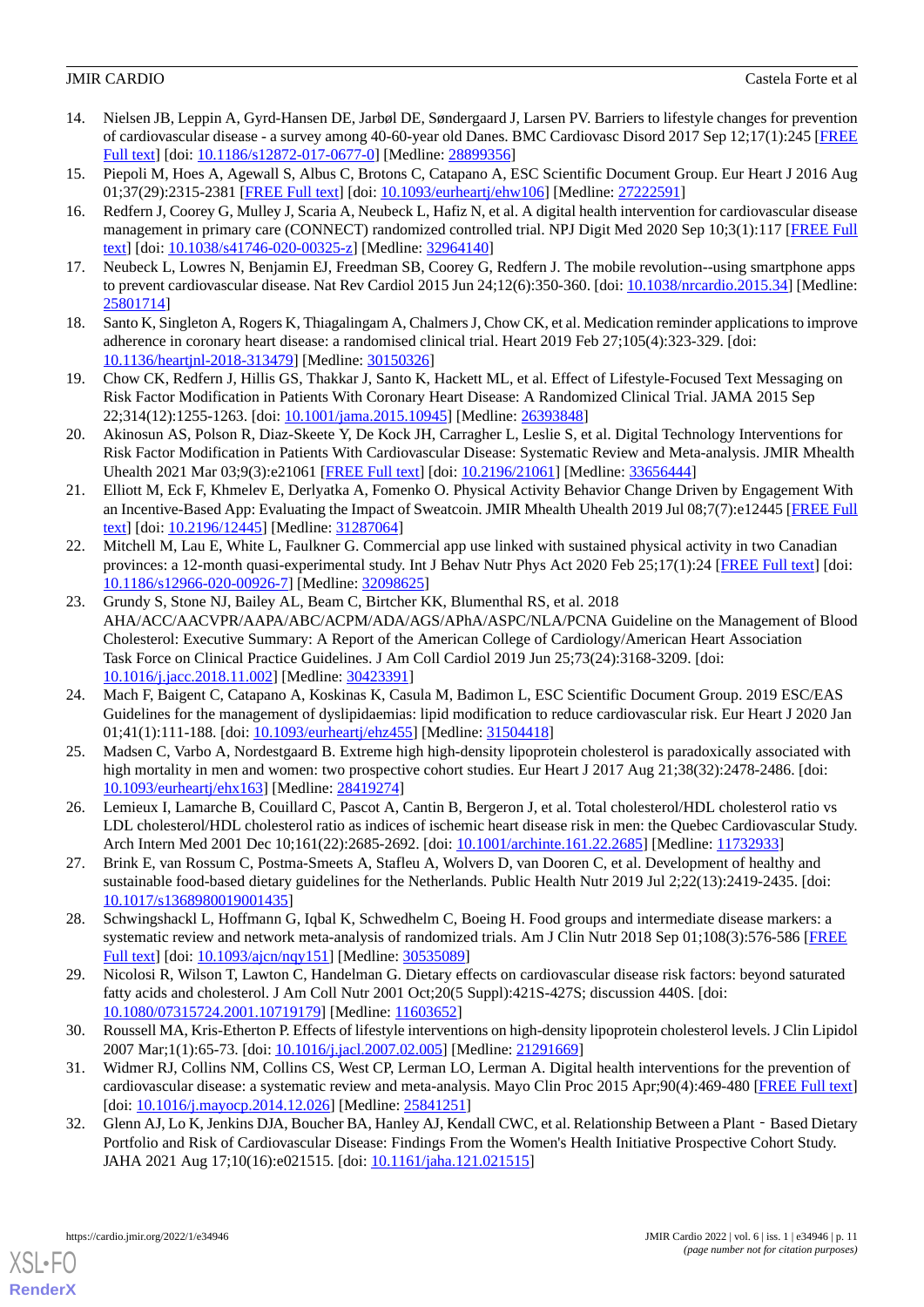- <span id="page-11-0"></span>33. Todendi PF, Salla R, Shivappa N, Hebert JR, Ritter J, Cureau FV, et al. Association between dietary inflammatory index and cardiometabolic risk factors among Brazilian adolescents: results from a national cross-sectional study – CORRIGENDUM. Br J Nutr 2021 Nov 10:1-1. [doi: [10.1017/s000711452100427x](http://dx.doi.org/10.1017/s000711452100427x)]
- <span id="page-11-2"></span><span id="page-11-1"></span>34. Wang Y, Armijos RX, Xun P, Weigel MM. Dietary Inflammatory Index and Cardiometabolic Risk in Ecuadorian Women. Nutrients 2021 Jul 30;13(8):2640 [[FREE Full text](https://www.mdpi.com/resolver?pii=nu13082640)] [doi: [10.3390/nu13082640\]](http://dx.doi.org/10.3390/nu13082640) [Medline: [34444800\]](http://www.ncbi.nlm.nih.gov/entrez/query.fcgi?cmd=Retrieve&db=PubMed&list_uids=34444800&dopt=Abstract)
- 35. Zhong VW, Van Horn L, Greenland P, Carnethon MR, Ning H, Wilkins JT, et al. Associations of Processed Meat, Unprocessed Red Meat, Poultry, or Fish Intake With Incident Cardiovascular Disease and All-Cause Mortality. JAMA Intern Med 2020 Apr 01;180(4):503-512 [[FREE Full text\]](http://europepmc.org/abstract/MED/32011623) [doi: [10.1001/jamainternmed.2019.6969](http://dx.doi.org/10.1001/jamainternmed.2019.6969)] [Medline: [32011623](http://www.ncbi.nlm.nih.gov/entrez/query.fcgi?cmd=Retrieve&db=PubMed&list_uids=32011623&dopt=Abstract)]
- <span id="page-11-4"></span><span id="page-11-3"></span>36. Sikand G, Severson T. Top 10 dietary strategies for atherosclerotic cardiovascular risk reduction. American Journal of Preventive Cardiology 2020 Dec;4:100106. [doi: [10.1016/j.ajpc.2020.100106](http://dx.doi.org/10.1016/j.ajpc.2020.100106)]
- <span id="page-11-5"></span>37. Zhong VW, Van Horn L, Cornelis MC, Wilkins JT, Ning H, Carnethon MR, et al. Associations of Dietary Cholesterol or Egg Consumption With Incident Cardiovascular Disease and Mortality. JAMA 2019 Mar 19;321(11):1081-1095 [\[FREE](http://europepmc.org/abstract/MED/30874756) [Full text\]](http://europepmc.org/abstract/MED/30874756) [doi: [10.1001/jama.2019.1572\]](http://dx.doi.org/10.1001/jama.2019.1572) [Medline: [30874756\]](http://www.ncbi.nlm.nih.gov/entrez/query.fcgi?cmd=Retrieve&db=PubMed&list_uids=30874756&dopt=Abstract)
- <span id="page-11-6"></span>38. Cradock KA, ÓLaighin G, Finucane FM, Gainforth HL, Quinlan LR, Ginis KAM. Behaviour change techniques targeting both diet and physical activity in type 2 diabetes: A systematic review and meta-analysis. Int J Behav Nutr Phys Act 2017 Feb 08;14(1):18 [\[FREE Full text\]](https://ijbnpa.biomedcentral.com/articles/10.1186/s12966-016-0436-0) [doi: [10.1186/s12966-016-0436-0\]](http://dx.doi.org/10.1186/s12966-016-0436-0) [Medline: [28178985\]](http://www.ncbi.nlm.nih.gov/entrez/query.fcgi?cmd=Retrieve&db=PubMed&list_uids=28178985&dopt=Abstract)
- <span id="page-11-7"></span>39. Chen Y, Perez-Cueto FJA, Giboreau A, Mavridis I, Hartwell H. The Promotion of Eating Behaviour Change through Digital Interventions. Int J Environ Res Public Health 2020 Oct 15;17(20):7488 [[FREE Full text](https://www.mdpi.com/resolver?pii=ijerph17207488)] [doi: [10.3390/ijerph17207488\]](http://dx.doi.org/10.3390/ijerph17207488) [Medline: [33076239](http://www.ncbi.nlm.nih.gov/entrez/query.fcgi?cmd=Retrieve&db=PubMed&list_uids=33076239&dopt=Abstract)]
- <span id="page-11-8"></span>40. Benajiba N, Dodge E, Khaled M, Chavarria E, Sammartino C, Aboul-Enein B. Technology-based nutrition interventions using the Mediterranean diet: a systematic review. Nutr Rev 2021 Oct 19:2021. [doi: [10.1093/nutrit/nuab076](http://dx.doi.org/10.1093/nutrit/nuab076)] [Medline: [34664675](http://www.ncbi.nlm.nih.gov/entrez/query.fcgi?cmd=Retrieve&db=PubMed&list_uids=34664675&dopt=Abstract)]
- <span id="page-11-9"></span>41. Hu EA, Scharen J, Nguyen V, Langheier J. Evaluating the Impact of a Digital Nutrition Platform on Cholesterol Levels in Users With Dyslipidemia: Longitudinal Study. JMIR Cardio 2021 Jun 10;5(1):e28392 [[FREE Full text](https://cardio.jmir.org/2021/1/e28392/)] [doi: [10.2196/28392\]](http://dx.doi.org/10.2196/28392) [Medline: [34110291](http://www.ncbi.nlm.nih.gov/entrez/query.fcgi?cmd=Retrieve&db=PubMed&list_uids=34110291&dopt=Abstract)]
- <span id="page-11-10"></span>42. Vaughn NA, Brown D, Reyes BO, Wyatt C, Arnold KT, Dalianis E, et al. A 40-Day Journey to Better Health: Utilizing the DanielFast to Improve Health Outcomes in Urban Church-Based Settings. Healthcare (Basel) 2018 Mar 05;6(1):25 [[FREE Full text](https://www.mdpi.com/resolver?pii=healthcare6010025)] [doi: [10.3390/healthcare6010025\]](http://dx.doi.org/10.3390/healthcare6010025) [Medline: [29510546\]](http://www.ncbi.nlm.nih.gov/entrez/query.fcgi?cmd=Retrieve&db=PubMed&list_uids=29510546&dopt=Abstract)
- <span id="page-11-11"></span>43. Hamaya R, Fukuda H, Takebayashi M, Mori M, Matsushima R, Nakano K, et al. Effects of an mHealth App (Kencom) With Integrated Functions for Healthy Lifestyles on Physical Activity Levels and Cardiovascular Risk Biomarkers: Observational Study of 12,602 Users. J Med Internet Res 2021 Apr 26;23(4):e21622 [[FREE Full text](https://www.jmir.org/2021/4/e21622/)] [doi: [10.2196/21622](http://dx.doi.org/10.2196/21622)] [Medline: [33900203](http://www.ncbi.nlm.nih.gov/entrez/query.fcgi?cmd=Retrieve&db=PubMed&list_uids=33900203&dopt=Abstract)]
- <span id="page-11-13"></span><span id="page-11-12"></span>44. Si J, Jiachen L, Canqing Y, Yu G, Zheng B, Millwood I, et al. Improved lipidomic profile mediates the effects of adherence to healthy lifestyles on coronary heart disease. eLife 2021;10:e60999. [doi: [10.7554/elife.60999\]](http://dx.doi.org/10.7554/elife.60999)
- <span id="page-11-14"></span>45. Fleming T, Bavin L, Lucassen M, Stasiak K, Hopkins S, Merry S. Beyond the Trial: Systematic Review of Real-World Uptake and Engagement With Digital Self-Help Interventions for Depression, Low Mood, or Anxiety. J Med Internet Res 2018 Jun 06;20(6):e199 [[FREE Full text](https://www.jmir.org/2018/6/e199/)] [doi: [10.2196/jmir.9275](http://dx.doi.org/10.2196/jmir.9275)] [Medline: [29875089](http://www.ncbi.nlm.nih.gov/entrez/query.fcgi?cmd=Retrieve&db=PubMed&list_uids=29875089&dopt=Abstract)]
- 46. Meyerowitz-Katz G, Ravi S, Arnolda L, Feng X, Maberly G, Astell-Burt T. Rates of Attrition and Dropout in App-Based Interventions for Chronic Disease: Systematic Review and Meta-Analysis. J Med Internet Res 2020 Sep 29;22(9):e20283 [[FREE Full text](https://www.jmir.org/2020/9/e20283/)] [doi: [10.2196/20283\]](http://dx.doi.org/10.2196/20283) [Medline: [32990635\]](http://www.ncbi.nlm.nih.gov/entrez/query.fcgi?cmd=Retrieve&db=PubMed&list_uids=32990635&dopt=Abstract)
- 47. Edlind M, Mitra N, Grande D. Why Effective Interventions Do Not Work for All Patients: Exploring Variation in Response to a Chronic Disease Management Intervention. Med Care 2018;56(8):719-726. [doi: [10.1097/mlr.0000000000000939\]](http://dx.doi.org/10.1097/mlr.0000000000000939)

### **Abbreviations**

**CVD:** cardiovascular disease **HDL:** high-density lipoprotein **LDL:** low-density lipoprotein **mHealth:** mobile health **PHP:** Personal Health Passport